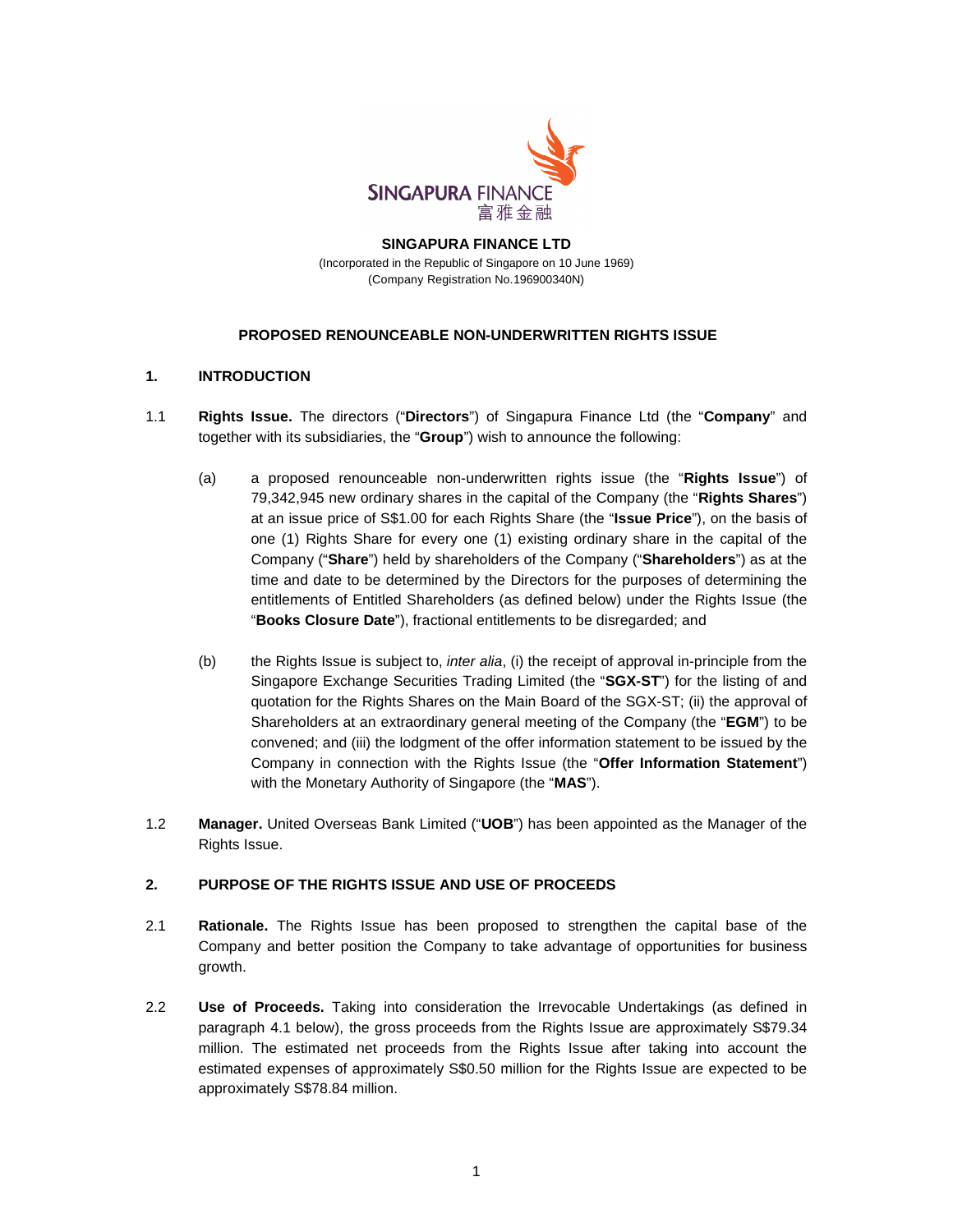The Company intends to utilise the net proceeds of the Rights Issue for general corporate funding purposes of the Group, which includes uses in the ordinary course of the Group's business such as funding of loans to customers.

Pending the deployment of the net proceeds from the Rights Issue, such proceeds may be deposited with banks and/or financial institutions, invested in short-term money market instruments and/or marketable securities, or used for any other purposes on a short-term basis as the Directors may deem appropriate in the interests of the Group. The Company will make periodic announcements on the utilisation of such proceeds from the Rights Issue as the funds from the Rights Issue are materially disbursed and provide a status report on the use of the proceeds in the Company's annual report.

#### **3. RIGHTS ISSUE**

3.1 **Terms.** The Company is proposing the Rights Issue to be offered on a renounceable basis to Entitled Shareholders on the basis of one (1) Rights Share for every one (1) existing Share held by Entitled Shareholders as at the Books Closure Date, fractional entitlements to be disregarded.

The Issue Price of S\$1.00 for each Rights Share represents (a) a discount of approximately 35.5% to the closing price of S\$1.550 per Share on the SGX-ST on 8 September 2014, being the date of announcement of the Rights Issue; and (b) a discount of approximately 21.6% to the theoretical ex-rights price of S\$1.275 (being the theoretical market price of each Share assuming the completion of the Rights Issue, and which is calculated based on the closing price of S\$1.550 per Share on the SGX-ST on 8 September 2014, being the date of announcement of the Rights Issue, and the total number of Shares following the completion of the Rights Issue).

- 3.2 **Size.** Based on the number of issued Shares as at the date of this Announcement and assuming that there is no change in the issued Shares as at the Books Closure Date, 79,342,945 Rights Shares will be issued.
- 3.3 **Eligibility of Shareholders to Participate in the Rights Issue.** The Company proposes to provisionally allot Rights Shares to all Shareholders who are eligible to participate in the Rights Issue ("**Entitled Shareholders**"), comprising Entitled Depositors and Entitled Scripholders (both as defined below).

Entitled Shareholders will be entitled to participate in the Rights Issue and receive the Offer Information Statement together with the appropriate application forms and accompanying documents at their respective Singapore addresses, as maintained in the records of The Central Depository (Pte) Limited ("**CDP**") or the Company, as the case may be.

3.4 **Entitled Depositors.** Shareholders whose Shares are registered in the name of CDP and whose Securities Accounts with CDP are credited with Shares as at the Books Closure Date ("**Depositors**") will be provisionally allotted their entitlements on the basis of the number of Shares standing to the credit of their Securities Accounts with CDP as at the Books Closure Date. To be "**Entitled Depositors**", Depositors must have registered addresses with CDP in Singapore as at the Books Closure Date or must have, at least three (3) days on which the SGX-ST is open for securities trading ("**Market Days**") prior to the Books Closure Date, provided CDP with addresses in Singapore for the service of notices and documents.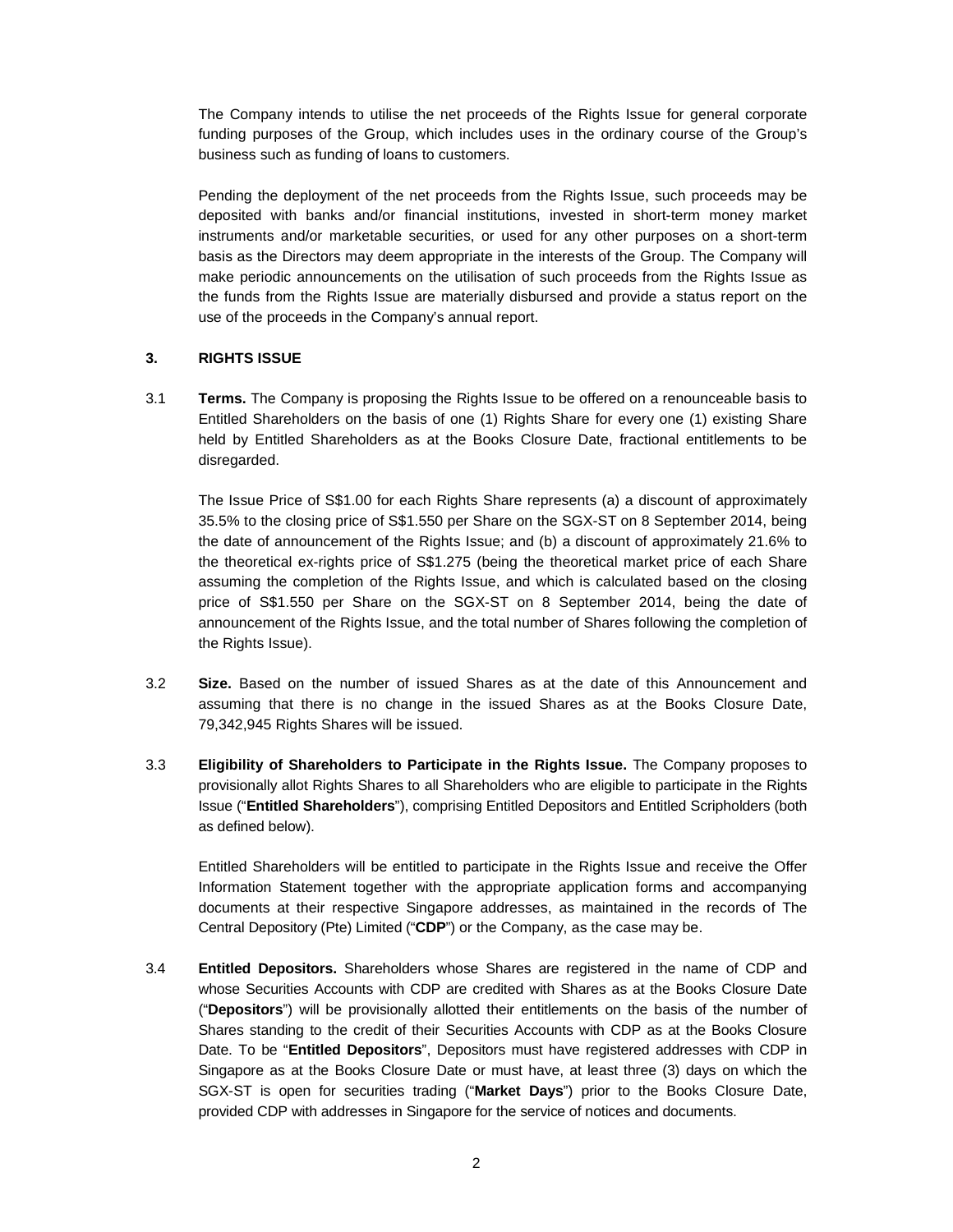- 3.5 **Entitled Scripholders.** Duly completed and (where necessary) stamped transfers (in respect of Shares not registered in the name of CDP) together with all relevant documents of title received up to the Books Closure Date by the Company's Share Registrar, M & C Services Private Limited at 112 Robinson Road, #05-01, Singapore 068902, will be registered to determine the provisional entitlements of the transferee (a "**Scripholder**", which term shall include a person who is registered as a holder of Shares and whose share certificates are not deposited with CDP) under the Rights Issue. To be "**Entitled Scripholders**", Scripholders must have registered addresses in Singapore as at the Books Closure Date or must have, at least three (3) Market Days prior to the Books Closure Date, provided the Share Registrar with addresses in Singapore for the service of notices and documents.
- 3.6 **Foreign Shareholders.** For practical reasons and in order to avoid any violation of the securities legislation applicable in countries other than Singapore, the Rights Shares will **NOT** be offered to Shareholders with registered addresses outside Singapore and who have not, at least three (3) Market Days prior to the Books Closure Date, provided CDP or the Share Registrar, as the case may be, with addresses in Singapore for the service of notices and documents ("**Foreign Shareholders**"). The Offer Information Statement to be used for the Rights Issue and accompanying documents will not be despatched to Foreign Shareholders or into any jurisdiction outside Singapore. Accordingly, Foreign Shareholders will not be entitled to participate in the Rights Issue and no provisional allotment of the Rights Shares will be made to Foreign Shareholders and no purported acceptance thereof or application therefore by Foreign Shareholders will be valid. Entitlements to Rights Shares which would otherwise accrue to Foreign Shareholders will, if practicable, be sold "nil-paid" on the SGX-ST after dealings in the provisional allotments of Rights Shares commence.

Such sales may, however, only be effected if the Company, in its absolute discretion, determines that a premium can be obtained from such sales, after taking into account expenses to be incurred in relation thereto. The net proceeds from all such sales, after deduction of all expenses therefrom, will be pooled and thereafter distributed to Foreign Shareholders in proportion to their respective shareholdings as at the Books Closure Date and sent to them at their own risk by ordinary post, provided that where the amount of net proceeds to be distributed to any single Foreign Shareholder is less than S\$10.00, the Company shall be entitled to retain or deal with such net proceeds as the Directors may, in their absolute discretion, deem fit in the interests of the Company and no Foreign Shareholder shall have any claim whatsoever against the Company, the Directors, UOB, the Share Registrar, Central Provident Fund Board ("**CPF**") or CDP and their respective officers in connection therewith. Where such provisional allotments of Rights Shares are sold "nil-paid" on the SGX-ST, they will be sold at such price or prices as the Company may, in its absolute discretion, decide and no Foreign Shareholder shall have any claim whatsoever against the Company, the Directors, UOB, the Share Registrar, CPF or CDP and their respective officers in respect of such sales or the proceeds thereof, of the provisional allotments of Rights Shares or the Rights Shares represented by such provisional allotments.

**SHAREHOLDERS WITH REGISTERED ADDRESSES OUTSIDE SINGAPORE WHO WISH TO PARTICIPATE IN THE RIGHTS ISSUE SHOULD PROVIDE CDP OR THE SHARE REGISTRAR, AS THE CASE MAY BE, WITH ADDRESSES IN SINGAPORE FOR THE SERVICE OF NOTICES AND DOCUMENTS, AT LEAST THREE (3) MARKET DAYS PRIOR TO THE BOOKS CLOSURE DATE.**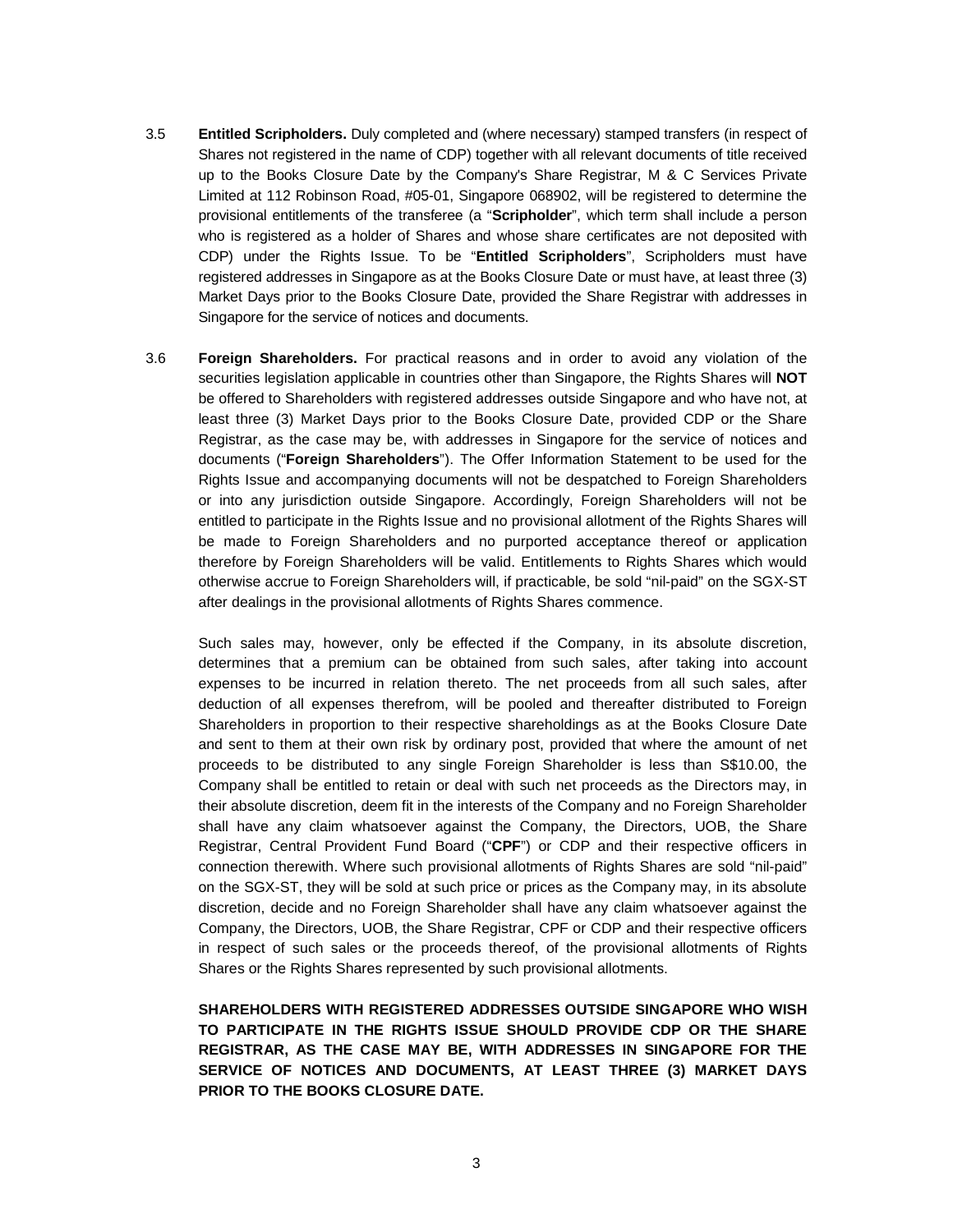- 3.7 **Provisional Allotments.** Entitled Shareholders will be at liberty to accept, decline or renounce their provisional allotments of the Rights Shares and will be eligible to apply for Rights Shares in excess of their provisional allotments under the Rights Issue. Entitled Depositors will also be able to trade on the SGX-ST during the provisional allotment trading period prescribed by the SGX-ST their provisional allotments of Rights Shares. Fractional entitlements to the Rights Shares will be aggregated and used with provisional allotments which are not taken up or allotted for any reason to satisfy excess applications for Rights Shares (if any) or disposed of or otherwise dealt with in such manner as the Directors may, in their absolute discretion, deem fit for the benefit of the Company. In the allotment of excess Rights Shares, preference will be given to Shareholders for rounding of odd lots, and Directors and substantial Shareholders who have control or influence over the Company in connection with the day-to-day affairs of the Company or the terms of the Rights Issue, or have representation (direct or through a nominee) on the board of the Company, including the Undertaking Shareholders (as defined below), will rank last in priority for the rounding of odd lots and allotment of excess Rights Shares.
- 3.8 **Offer Information Statement.** The terms and conditions of the Rights Issue are subject to such changes as the Directors, after consultation with UOB, may deem appropriate. The final terms and conditions of the Rights Issue will be contained in the Offer Information Statement to be lodged with the MAS and despatched by the Company to Entitled Shareholders in due course after the approval in-principle of the SGX-ST and the approval of Shareholders at the EGM have been obtained.
- 3.9 **Ranking.** The Rights Shares are payable in full upon acceptance and/or application and will, upon allotment and issue, rank pari passu in all respects with the then existing issued Shares, except that they will not rank for any dividends, rights, allotments or other distributions, the record date for which falls before the date of issue of the Rights Shares.

It should be noted that the Company had on 22 August 2014 announced, subject to Shareholders' approval at the annual general meeting of the Company to be held on 31 October 2014, a first and final one-tier tax-exempt dividend for the financial year ended 30 June 2014 of five cents for every Share held (the "**FY2014 Final Dividend**"). The Register of Members and Share Transfer Books of the Company will be closed at 5.00 p.m. on 10 November 2014 (up to and including 11 November 2014) for the purpose of determining Shareholders' entitlements to the FY2014 Final Dividend. The Rights Shares will not rank for any entitlements to the FY2014 Final Dividend.

- 3.10 **Non-Underwritten Rights Issue.** In view of the Irrevocable Undertakings, the Company has decided to proceed with the Rights Issue on a non-underwritten basis. The Directors are of the reasonable opinion that there is no minimum amount which must be raised from the Rights Issue.
- 3.11 **Odd Lots.** Shareholders should note that they are able to trade odd lots of Shares in board lots of one (1) Share on the Unit Share Market of the SGX-ST.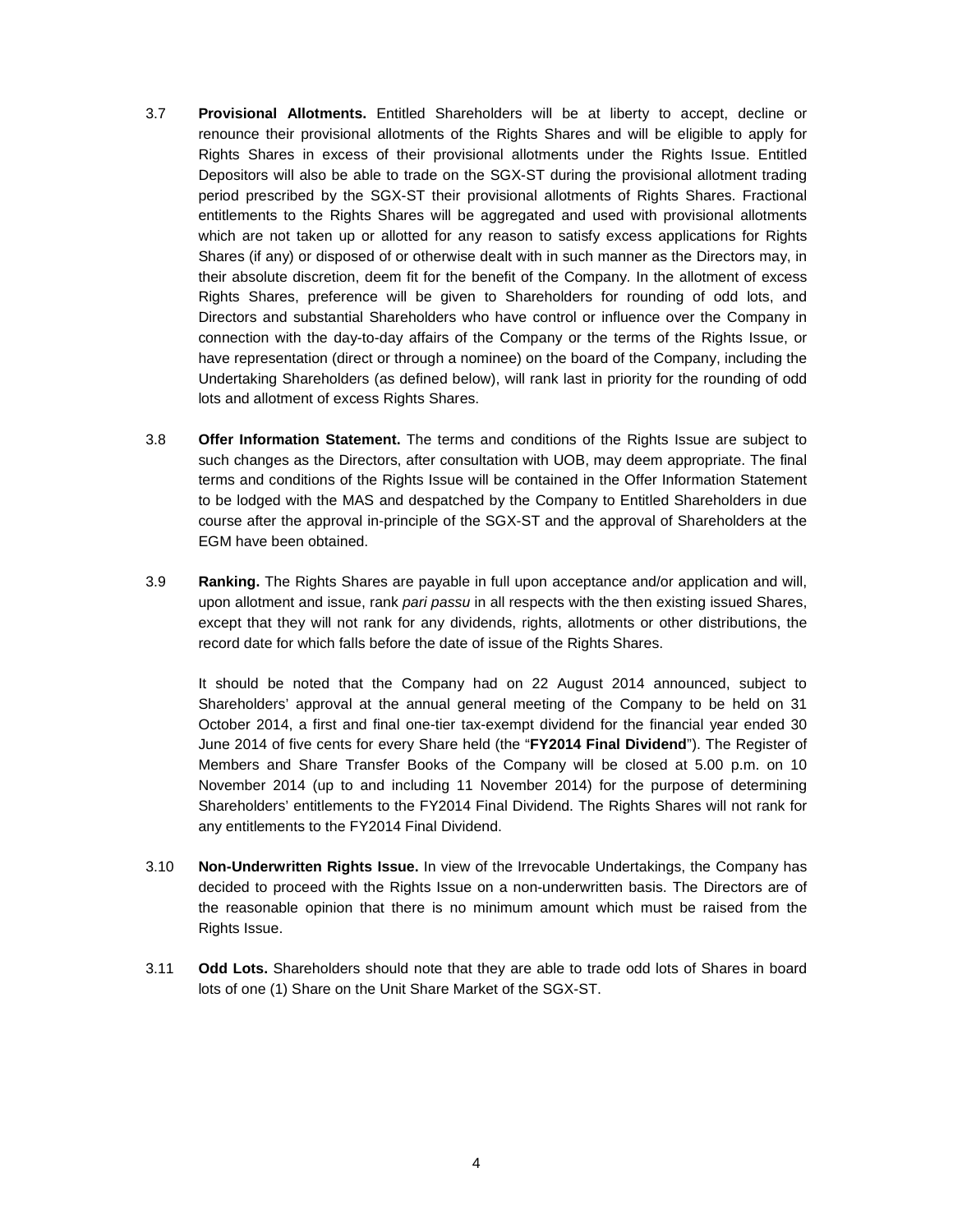### **4. IRREVOCABLE UNDERTAKINGS**

4.1 **Irrevocable Undertakings.** See Hoy Chan (1988) Private Limited ("**See Hoy Chan**"), Teo Soo Chuan (Private) Limited, Teo Hang Sam Realty Sdn Bhd and Teo Chiang Long (collectively, the "**Undertaking Shareholders**") have each irrevocably undertaken to the Company (collectively, the "**First Undertakings**") to subscribe for their respective Rights Shares entitlements under the Rights Issue, being 41,466,748 Rights Shares in aggregate, representing approximately 52.263% of the number of Rights Shares which may be issued under the Rights Issue.

| <b>Name</b><br>Undertaking<br>οf | Number of Shares directly    | of total<br>% | <b>Number</b><br>οf | <b>Rights</b><br>%<br>0f |
|----------------------------------|------------------------------|---------------|---------------------|--------------------------|
| Shareholder                      | owned as at the date of this | issued        | <b>Rights</b>       | <b>Shares</b>            |
|                                  | Announcement                 | <b>Shares</b> | <b>Shares</b>       |                          |
| See Hoy Chan                     | 37.221.000                   | 46.912        | 37.221.000          | 46.912                   |
| Teo Soo Chuan (Private)          | 53.437                       | 0.067         | 53.437              | 0.067                    |
| Limited                          |                              |               |                     |                          |
| Teo Hang Sam Realty Sdn          | 4.189.500                    | 5.280         | 4.189.500           | 5.280                    |
| <b>Bhd</b>                       |                              |               |                     |                          |
| Teo Chiang Long                  | 2.811                        | 0.004         | 2.811               | 0.004                    |
| <b>Total</b>                     | 41,466,748                   | 52.263        | 41,466,748          | 52.263                   |

In addition, See Hoy Chan has separately irrevocably undertaken to the Company (the "**Second Undertaking**" and together with the First Undertakings, the "**Irrevocable Undertakings**") to make excess application(s) for any Rights Shares which are not validly subscribed and/or applied for at the close of the Rights Issue (other than the Rights Shares which are subject to the First Undertakings) after satisfaction of all applications and excess applications (if any) for the Rights Shares.

Further, the Undertaking Shareholders have also irrevocably undertaken to the Company to vote in favour of the resolution to approve the Rights Issue at the EGM.

- 4.2 **Conditions.** The Irrevocable Undertakings by the Undertaking Shareholders as set out above are subject to and conditional upon the following:
	- (a) the approval of Shareholders at the EGM to be convened for the Rights Issue;
	- (b) the lodgment of the Offer Information Statement, together with all other accompanying documents (if applicable), to be issued by the Company in connection with the Rights Issue, by the Company with the MAS;
	- (c) the approval in-principle of the SGX-ST (such approval not having been withdrawn or revoked on or prior to the closing date of the Rights Issue) for the listing of and quotation for the Rights Shares on the SGX-ST and, if such approval is granted subject to conditions, such conditions being acceptable to the Company; and
	- (d) in the case of See Hoy Chan, the Securities Industry Council of Singapore (the "**SIC**") confirming that See Hoy Chan will not be required to make a mandatory general offer for the Company under Rule 14.1 of the Singapore Code on Take-overs and Mergers (the "**Code**") as a result of its acquisition of more than one (1) per cent. of the voting rights of the Company pursuant to its obligations under the Irrevocable Undertakings as set out above.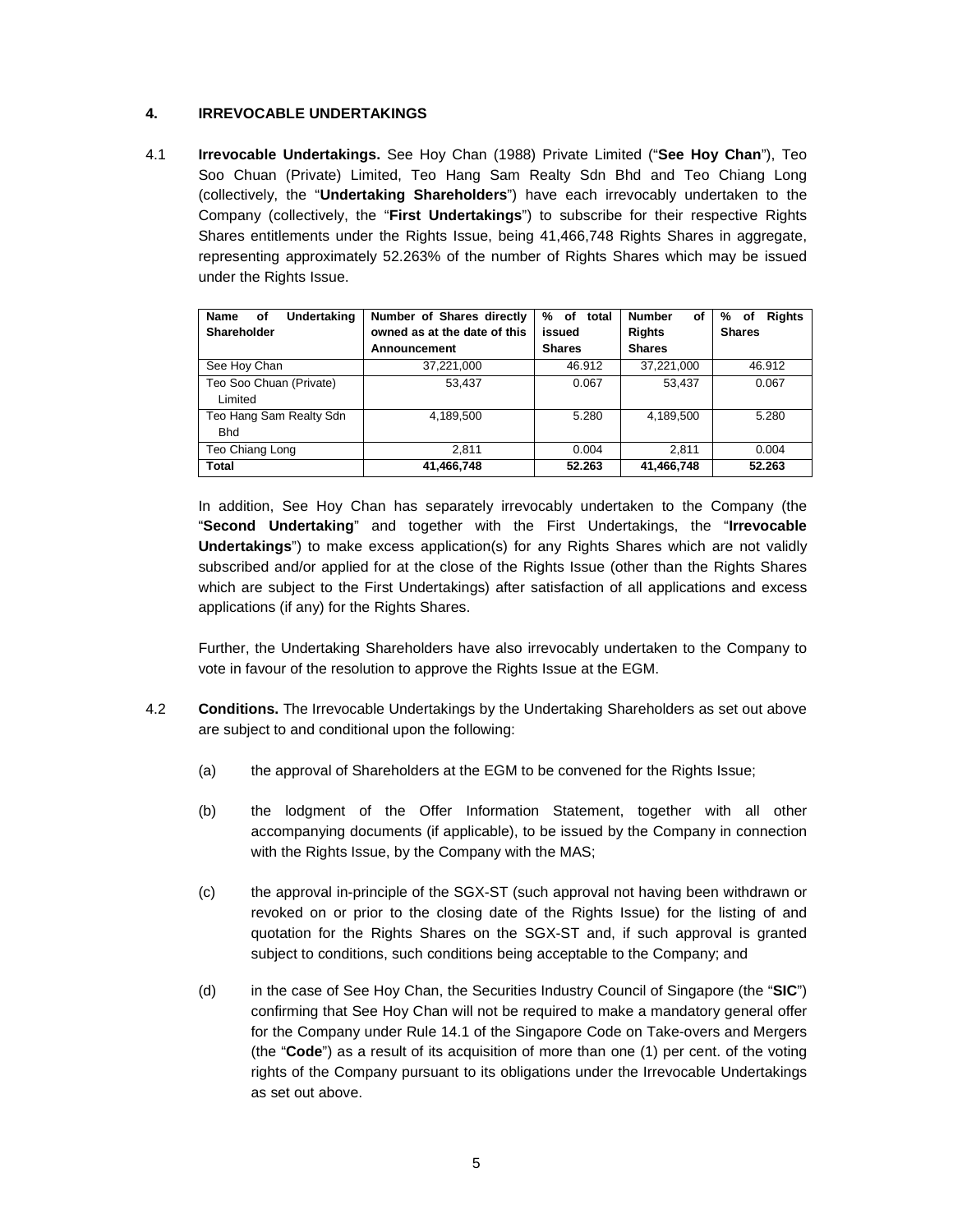4.3 **Singapore Code On Take-Overs and Mergers.** The Code regulates the acquisition of ordinary shares of public companies, including the Company. Unless exempted, any person acquiring an interest, either on his own or together with parties acting in concert with him, in 30.0% or more of the voting rights in the Company or if such person holds, either on his own or together with parties acting in concert with him, between 30.0% to 50.0% (both inclusive) of the voting rights in the Company, and acquires additional Shares representing more than 1.0% of the voting rights in the Company in any six-month period, must extend a take-over offer for the remaining Shares in the Company in accordance with the provisions of the Code.

Shareholders who are in doubt as to their obligations, if any, to make a mandatory take-over offer under the Code as a result of any acquisition of Rights Shares pursuant to the Rights Issue should consult the SIC and/or their professional advisers immediately.

Note 5 to Rule 14.1 of the Code provides, *inter alia*, that when a group of persons acting in concert holds over 50.0%, no obligation normally arises from acquisitions by any member of the group. However, subject to certain considerations, the SIC may regard as giving rise to an obligation to make an offer any acquisition by a single member or sub-group of the group of voting rights sufficient to increase his/its holding to 30.0% or more or, if he/it already holds between 30.0% to 50.0%, by more than 1.0% in any six-month period.

Assuming that (i) in fulfilment of the Irrevocable Undertakings, each of the Undertaking Shareholders subscribes for their respective entitlements of the Rights Shares; (ii) all Shareholders (save for the Undertaking Shareholders) do not subscribe for any Rights Shares; and (iii) all of the excess Rights Shares are allotted to See Hoy Chan, See Hoy Chan's shareholdings in the Company will increase from 46.912% as at the date of this Announcement to 70.780%.

In view of the above, an application has been made to the SIC for a confirmation, and the SIC has confirmed, that See Hoy Chan will not be required to make a mandatory general offer for the Company under Rule 14.1 of the Code in the event See Hoy Chan increases its voting rights in the Company by more than 1.0% in any six (6)-month period pursuant to the Irrevocable Undertakings given by See Hoy Chan to the Company.

#### **5. APPROVALS**

- 5.1 **Shareholders' Approval.** The Rights Issue is subject to the approval of Shareholders at the EGM to be convened for the Rights Issue. A circular to Shareholders containing further details on the Rights Issue and the notice of EGM will be despatched to Shareholders in due course.
- 5.2 **SGX-ST Approval.** The Rights Issue is subject to the approval in-principle of the SGX-ST for the listing of and quotation for the Rights Shares on the Main Board of the SGX-ST. An application will be made by the Company to obtain the SGX-ST's approval for the listing of and quotation for the Rights Shares. An appropriate announcement on the outcome of the application will be made in due course.
- 5.3 **Lodgment with MAS.** The Rights Issue is subject to the lodgment of the Offer Information Statement, together with all other accompanying documents (if applicable), to be issued by the Company in connection with the Rights Issue, with the MAS.